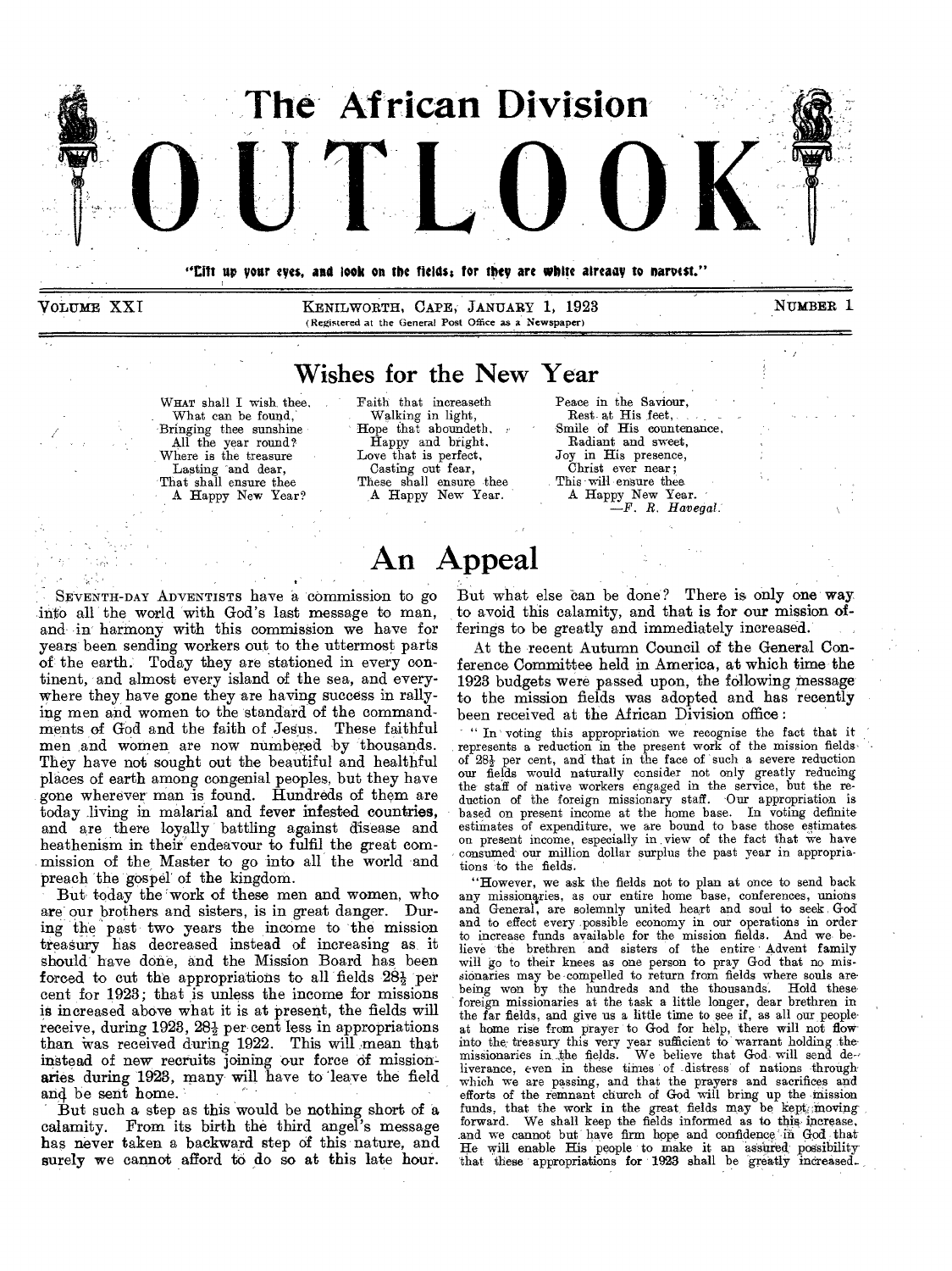With the plan set 'on foot to make up the mission goal, by the help of God, month by month and quarter by quarter, we have have though hopes for the mission work in 1923, even though our appropriations, here voted are reduced. We believe we shall hear from our brethren and sisters everywhere that we shall be able to restore this  $28\frac{1}{2}$  per cent reduction on the mission work you already have in hand.

"By the advice of representatives with us in Council' rom the great mission fields, we are holding back sonde workers now under appointment, adding to your forces no further new workers save in certain emergency cases where it seems impossible not to fill in gaps where great loss would come by leaving posts Vacant. We know the mission fields will join the home base in effecting every possible economy in this year of shortage, deferring building operations and expenditures that can be deferred, pressing all possible lines of work, as with literature, that will bring income, lifting the local resources, and deferring furloughs one year where this would not represent peril to the life and health of missionaries breaking under the strain. In the home lands we are calling for special united prayer in behalf *of* our missionaries, in the populous and unhealthful regions of earth, where the wife and children and the husband are battling against constant enemies to health and life. Our hearts at the home base are with the great army of missionaries in all the world, and by the .help of God and His power to increase our resources, we consecrate our lives anew to standing by the mis: sionary advance which represents our hope of a quick finishing of the work of the, third angel's message, .and the glad meeting together at Jesus feet.

Our workers in Africa felt so deeply moved over the situation that they have all agreed to personally do all in their power to help relieve the situation, and therefore they joined in a plan to give  $5/$ - per week during 1923 instead of 2/6, and -to give at least one week's salary before the close of 1922.

**We** are practically certain that every worker *in*  Africa will carry out this plan fully, and we take this Opportunity of appealing to our brethren and sisters all over' this" field to join us in this matter. If all our church membership gave one week's salary and 5/ per week per member; it would certainly be a great boon to the depleted mission treasury just now. Word has just come that the workers in America are doing the same and that our laymen there by thousands are joining them in this sacrifice:

Brethren, we simply must not allow our successful missionaries to quit, the fields. May God help every Seventh-day Adventist to respond to this appeal at bnce, and thus help save the cause of God from disgrace. W. H. BRANSON. • 0 0

# **Questions and Answers About Mission Funds**

**BROTHER TREASURER :** 

**I** have several questions about mission finances which, if you will answer, I hope may enable me to have a better understanding of the present needs of the Treasury Department in supplying funds to the -world-wide fields.

*Alts.—We* shall be glad to answer as far as possible any questions 'that will, give any of our people a better understanding of our mission work and its pressing financial needs. You are holding the ropes while our missionaries are down in dark mines looking for diamonds. We want you to know of the jewels they are finding, and how fully they are depending upon you in this present hour of great need.

 $Ques$ . What is the annual budget?

Ans.—The budget is a compilation of calls for **funds** 

from all the world fields for all lines of work. Each year each mission field makes out a request for each branch of its work and its estimated receipts, and sends it to the General Conference Treasury Department. These budgets bound together make a book about two inches thick, which is called, "Estimates from the Fields," or "The Budget."

*Ques.*—How are the calls in the budget classified? Ans.—The requests for funds are separated into four classes. Class 1 is for Present Work, and includes the salary of all missionaries in the fields, both- foreign and native. Class 2 is for New Workers. Any additional workers required come in this class. Class 3 is for New Expenses, and includes any new expense, such as the equipment of a sanitarium, hospital, or school, expense for meetings, etc. Class 4 is for Land and Buildings. It may be land for a mission station, or a mission home, a school, or a hospital. Any enlargement of the work calling for land and buildings is in Class 4.

 $Ques$ . What was the amount of combined requests from all the fields?

 $Ans.$ —The combined requests for all lines of work from all the fields presented at the Autumn Council at Kanaas. City amounted to \$4,687,336.79.

 $Ques$ . What are the estimated receipts of the mission treasury to meet this large request?

Ans.--The estimated receipts of the mission treasury, counting all mission offerings and surplus tithe and every available resource for appropriation, amounts to \$2,706,900.56, Or nearly \$2,000,000 less than the requests called for.

*Ques.*—In view of these large requests and the estimated dearth in funds, what cuts in appropriations were voted by the recent Council in Kansas City?

Ans.—The Council decided to eliminate all calls for Classes 2, 3, and 4; that is, all calls for new workers, except emergency calls, such as experienced workers to keep the work intact in the fields; all calls for new expenses, and all requests for land and buildings.

 $Ques$ . Will the estimated receipts of the treasury be sufficient to care for the present work in the fields?

Ans.—The requests for present work necessary to pay.the salary:of workers in foreign, fields and pay their ordinary expenses, amounts to  $$3,201,165.69$ . The estimated receipts are  $$2,706,900.56$ , making a shortage of  $$494,265.13$ .

*Ques.—Will* this make it necessary for some, of our missionaries to give up their work in the fields and. return home?

Ans.—The shortage of approximately a, half million dollars will necessarily have to be provided. We are hopeful and confident that as our people realise the situation, they will give to the point of large sacrifice, rather than call any faithful missionary from the field.

*Ques.—What* will our mission leaders and their as, sociates do to hold the work intact on such reduced appropriations?

Ans.—They will be severely perplexed, and will scarcely know what to do. We know their faith is in God and His people. They will look to us for larger giving.'to support-them in, their work.

Quea.—What suggestion have: you 'as to the amount each one should give to make up this needed half million dollars ?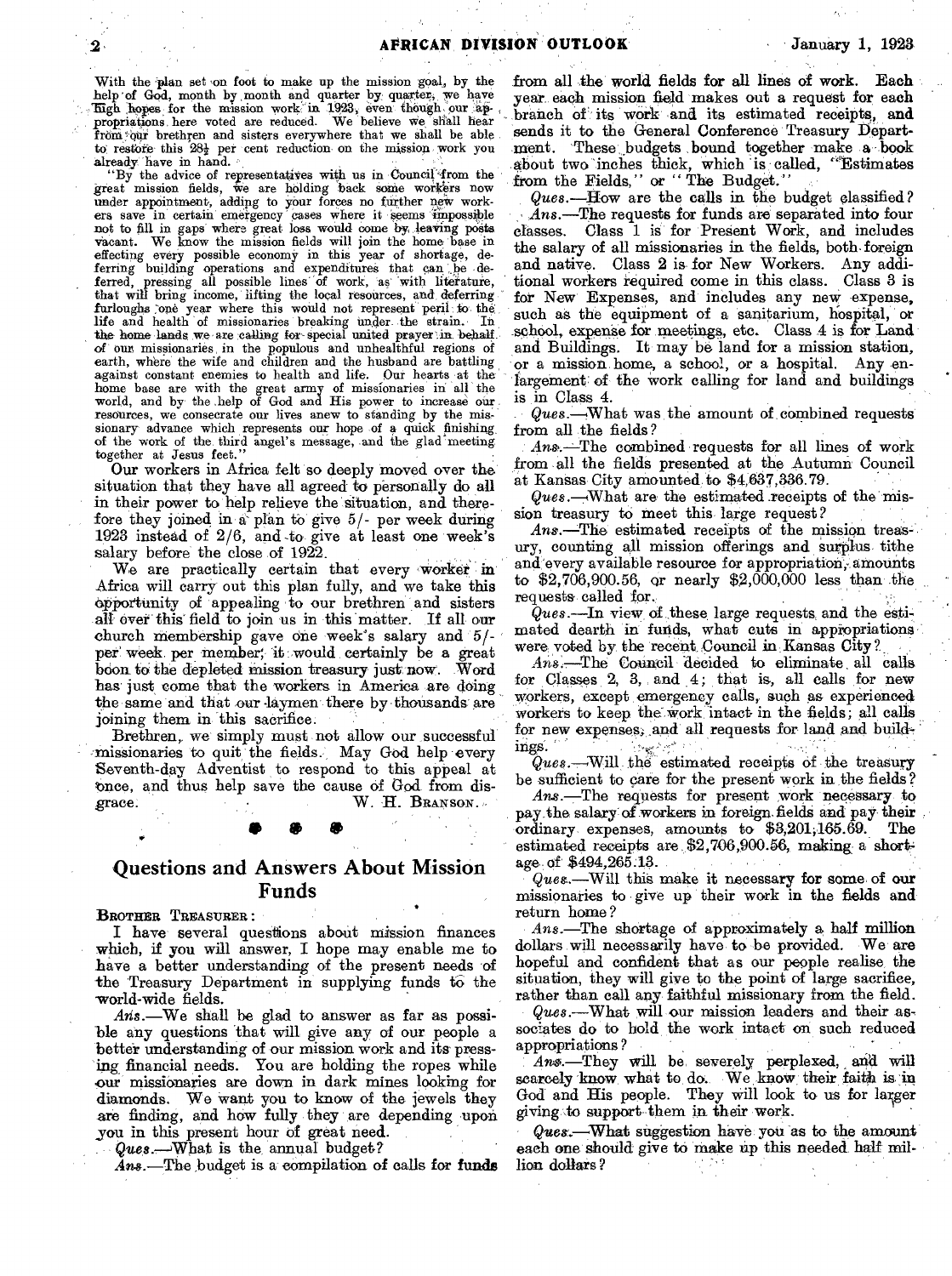Ans.-At the Autumn Council a recommendation was passed asking all workers in institutions and conferences, both at home and in foreign lands, to donate one week's salary in addition to their other gifts, sometime previous to the end of the year 1922.

Ques.—How much relief can be counted on from this source?

Ans.-There are 15,009 workers in the world field. If the average salary of each amounted to \$10, it would equal \$150,090. (This is probably a high would equal \$150,090. (This is probably a high average, as the wages of native workers are much smaller than those of workers in America.)

Oues.-What would \$10 a church member, if given. by our people in America, amount to?

Ans. If our people in the United States and Canada<br>should give in addition to

their regular gifts to missions an average of \$10 each, it would increase the offerings to missions this year  $$1,000,000$ . This would not. only make it possible to hold our missionaries in the fields,. but would also enable the. Mission Board to send additional missionaries so greatly needed, and to provide mission homes for them.

Ques - Do you think our people are able to give an added donation of \$10 to. missions?

 $Ans.$  Is it not true that our people as a whole, especially in America, have larger possessions than ever before? While some even by sacrifice may not be able to give \$10, the large majority can, and many, we believe, will be glad to give a week's salary and more to help in this hour of emer-

gency. There never was a better time to help God's cause than now, and there has never been a greater need. A rich blessing is in store for all who, even at the point of sacrifice, bind about their own needs, and give liberally to hasten on the message so near our hearts. *Missionary Readings.* 

# A Cut Budget

 $\mathfrak{g}$ 

WITH a definite burden to open up work in South West and Portuguese West Africa, and with plans in mind for the extension of the work in the Belgian Congo, the Division Committee had prepared an university large budget for 1923. Our plans were fully endorsed by the General Conference, but owing to the financial panic the world over, and which has directly affected the vision could be made for new work in next year's appropriations. And not only was the General Conference unable to provide funds for new work" but

they had to reduce the allowance to the world field for  $1923$  by  $28\frac{1}{2}$  per cent on the grant for 1922.

This places our work, as well as the work in all the Divisions in a most perplexing situation. At first the position seemed so hopeless and the future so dark that there was a tendency to discouragement. But there is no situation so difficult but what the Lord is able to control, and He is always ready to guide His servants and lead His cause on to victory.

Consideration was given to reducing the expenditure in order to bring this down to budget provision, at the same time using due care to safeguard the interests of the work in all parts of the field. The arrangements for the reorganisation of the field, the operation of our mission schools and out-schools, and other

 $\mathbf{r}$ 

 $\frac{1}{2}$ 

such plans, will mean a saving of many hundreds of pounds to future budget calls for work already in hand. Another means of helping out on the problem before us is to increase our income-to swell the inflow of offerings to missions. Every worker on the conference pay roll has doubled his mission offerings goal, and for 1923 pledges to give 5/- per week. All our lay members are urged, so far as this can be done, to follow the same example. The goals for the native believers both in the South African Union Conference and the Zambesi Union have been practically  $\text{doubled.}$ 

We are all interested to note from the Review and Herald the wonderful response the workers in the States are making to the plan of a self-denial week, to give before the close of

the year 1922 a week's salary. As a result of many hundreds of workers giving a week's wage the mission treasury hopes for some relief; and as workers in the African Division we want to follow this good example. An appeal is made to all our people throughout the

field to join our workers in the plan.<br>At the recent Autumn Council of the General Conference a "Mission Rally Sabbath" was appointed<br>to be observed in all our churches. A portion of the<br>plan is copied from the minutes of  $\tilde{\text{ference}}$  :

" WHEREAS, The divine purpose of our message constantly calls for a steady growing contribution of men and means for the rapid finishing of the work in all the world; and<br>"WHEREAS, In the accomplishment of this great task there

is need of more intensive cultivation of the missionary idea, more self-denial and larger sacrifice and continuous definite and systematic giving of mission offerings, that our missionaries may

systematic group of mission of mission are flux to enable them<br>there food, shelter, clothing and other necessities to enable them<br>to press strongly forward with their work,<br>"We recommend, 1. That of the twelve Sabbaths in one each quarter midway in the quarter, be set apart as Missions Rally Sabbath.

# Holding the Ropes Down amid the depths of heathen darkness,

There are heroes true and brave; Shrinking not from death, or toil, or danger;<br>They have gone to help and save.<br>But hear them crying : "Do not leave us<br>Mid these dreadful depths to drown; Let us feel your arms of love around us; Hold the ropes as we go down.

"Though far from friends and kindred dear,<br>We're holding the ropes for you.<br>The work is God's. Cast all your care On Him who doth our burdens bear; Leave all  $\mathfrak{t}_0$ . Him; do not despair; Walk in His way, thy Saviour fear;<br>We're holding the ropes for you.

Take courage. brother, fear thou not,<br>We're holding the ropes at home;<br>Though dark at times thy path appears; Though freely flows the fount of tears For darkened souls, thy Saviour hears; A rich reward will be thy lot: We're holding the ropes at home."  $-Selected.$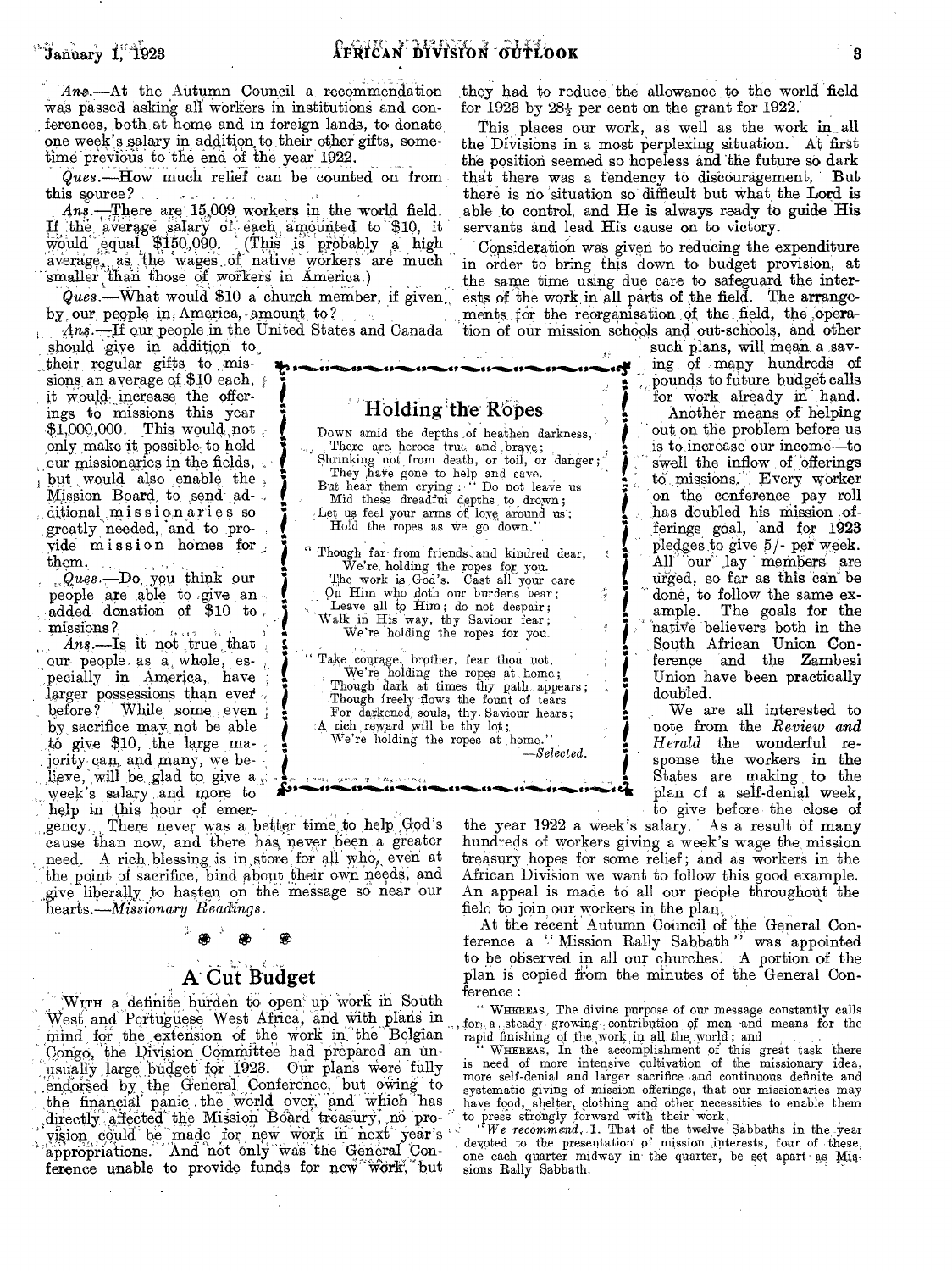2. "That the purpose of the programmes be to set forth : (a) The missionary ideal of Jesus and the self-denial and sacri-fice the message in these closing days requires.

(b) To more fully acquaint our people with the world-wide work, the wide open doors and the pressing calls for men and means.

(c) To place definitely upon the hearts of all our people the mission goal of sixty cents a week, and the importance of keeping up their gifts systematically- week by week, that there be no

delay in pressing on the message.<br>
• 3. "That each Missions Rally Sabbath be a squaring-up day<br>
on the mission quota and the individual goal be the amount<br>
short, and as much more as the Lord may have prospered them, and'that we recommend a suitable device be placed in the church to indicate the present church standing on mission goal.

It will be observed that one of the purposes of this special programme is to keep before the members the missions offerings goal, and not less than once each quarter that we examine our records to see if we have been faithful. How much easier it is if we are falling behind to bring the record up at the close of each quarter than to allow a whole year to come to its close and only then realise that we have fallen short, and perhaps not be able all at once to reach, the goal. This plan of having a squaring-up day once each quarter will not only help the individual, but mean much to the church as. well as the conference.

It is a wonderful experience at a time when the cause of God is suffering, to see His children rally and be prepared to sacrifice rather than that the work of giving to the world the gospel message he delayed in its progress. May we each be faithful and zealous for the work of the Lord. W. B. COMMIN. for the work of the Lord. iord.<br>**ම ම ම** 

## **" No Money "**

No money I yet brothers and sisters are dying ; No money ! yet millions in darkness are lying. O Christians, arise from your wealth and your ease, And seek, while you may, these cries to appease.

No money ! to teach them that Jesus waits pleading ; No money ! to send them the joy they are needing. Your brothers, my brother, are grappling with death ; Your sisters, my sister, with fast-failing breath.

O daughters of Zion, the Father is calling 1 He needeth your help; for your sisters are falling. O women who rest in the shelter of ease, Come, offer *your* part of the load to release !

Must we call back the men from the vineyard of God? Shall we fail to trace footsteps the martyrs have trod? Shall we rest in our luxury, heedless of cries From agonised heathen—of heart-broken sighs?

Must we cry the word "Halt !" to the soldiers awaiting? Must' we tell them to stop, in measured tones stating That money is wanting, that heathen must die, That still in their misery our brothers must lie?

*—Minnie L. Haskins, in Missionary Readings. 0 0* 

" RAPPINES S is a perfume you cannot pour on others without getting a few drops on yourself.

"NoT until the providences of God are seen in the light of eternity, shall we understand what we owe to the care and interposition of His angels."-"Education," *p. 304,* 

AFRICAN DIVISION CONFERENCE

W. H. BRANSON, *Chairman.* W. B. COMMIN, *Secy.-Treas.*  OFFICE ADDRESS : *Roemead Ave., Kenilworth, C.P.* 

#### **Educational Council**

THE Educational Council for the Division was held at Spion Kop, December 7-15. Aside from representatives from the various conferences and mission fields, the Council was favoured with the presence of Elder G. B. Thompson and Professor W. E. Howell, of Washington, D. C.

Elder Thompson conducted the studies at the devotional hour each morning, which were very inspiring and helpful. While the committees were wrestling While the committees were wrestling with the problems of the field, Professor Howell and the writer interspersed these committee meetings with studies on Christian education and training for the work.

One of the first questions that came up for consideration was a review of the location of the College. The discussion was very interesting indeed; and while the College is not ideally situated so far as railway facilities are concerned, all admitted that its advantages far outweigh its disadvantages. Being removed from the attractions of the city, and possessing such beautiful surroundings, the students have an excellent atmosphere for study and the development of Chris-<br>tian character. The Council unanimously voted to The Council unanimously voted to build up a good, strong college at Spion Kop.

The courses of study at Spion Kop were given careful attention. Aside from the secondary course, which was conformed as nearly as possible to the standards of the country, it was voted to add two years of col-The training features were made very prominent. It was felt that the training should very definitely fit the students for the lines of work that the denomination is carrying forward. A two-year college theological course was adopted for the preparation of gospel ministers. A course of two years in normal work was outlined for the training of teachers, as well as a two-year course for commercial workers. It was further voted to issue regular diplomas for these college courses, as well as certificates for the lower courses of study.

In harmony with the above actions, the College Board met and selected a' well-qualified faculty to work with Professor Dick, the new principal. It was voted to equip a good laboratory, and to add very materially to the library. Other improvements were also provided for.

The question of the primary curriculum for European and native schools was given careful study, and elementary courses were adopted for the Union Conference and mission fields. It was also voted to issue our own certificates for the teachers of these schools.

A committee on finance gave careful study to the operating of church and mission schools. A plan was worked out for gradually making mission schools selfsupporting, thereby providing funds for opening up many more of these schools. The employment of our church school teachers by the conference will tend to make the employment of such workers much more permanent.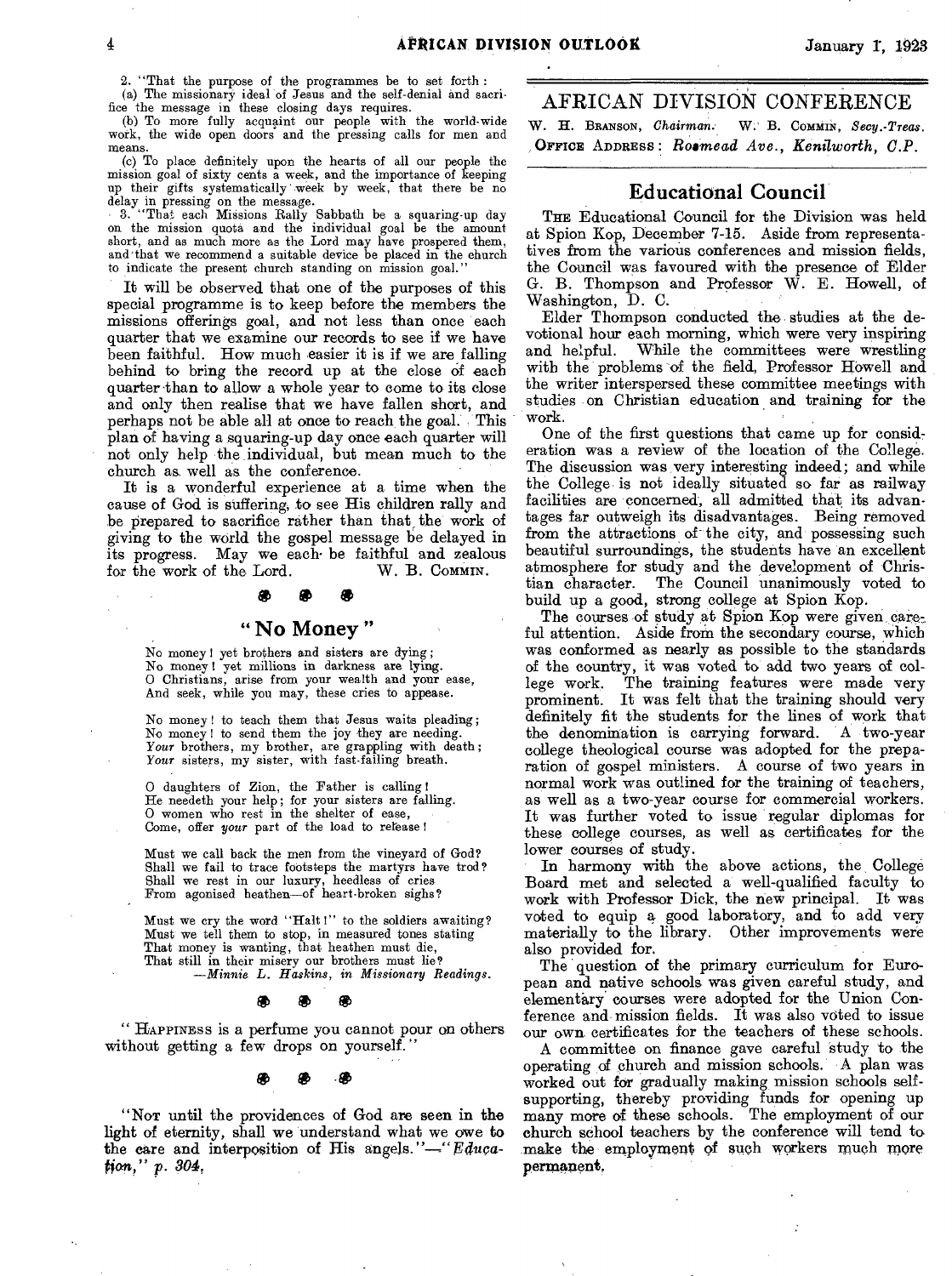The work of the Council will unify our educational work throughout the field, and has placed the work of this department on a good, strong, permanent basis. Without doubt, there will be seen a rapid advance made in the education of the young and the preparation of an army of young men and women for the great fields yet to be worked.

T. M. FRENCH, *Division Educational Secretary.* 

。<br>8 8 8

# **Report of Division Council Held at Bloemfontein**

THE second Council of the African Division was held at Bloemfontein, November 14 to 17. Quite a large number of the brethren from the field were present to counsel together regarding our work, and how best to plan for its growth. The meeting was especially favoured by having present Professor W. E. Howell and Elder G. B. Thompson, who had recently come from America on a visit to the field.

To strengthen the work in fields already established, and to answer some of the many urgent calls that come from the yet unentered sections, require an increased budget to provide both men and means. How much greater the problem before a body of men engaged in a work that knows of no backward move, and yet the budget for which has been seriously reduced! The first word in the, great gospel commission is " Go," and therefore the Council proceeded with its task of planning definitely for the extension of the work in this Division in the immediate future, notwithstanding a cut budget. Some of the actions passed by the Council are given here, and will be of interest to all the readers of the OUTLOOK :

#### EXPRESSION OF GRATITUDE

WHEREAS, the Lord has blessed the African Division with a goodly number of souls added to our ranks, and has blessed our workers with a reasonable degree of health while engaged in their arduous duties'; therefore,

*Resolved*, That we express to God our heartfelt thanks for these blessings and mercies, and that we rededicate our lives to the finishing of His work.

#### EVANGELISTIC WORK

WHEREAS, The chief work of the ministry is to preach the

gospel, *We recommend,* That a -strong evangelical campaign be launched throughout the Division during 1923, urging Division, union and local officers who are ministers to plan to conduct at least one effort during the year, and that plans be laid for other ministers, who have no administrative responsibilities, to spend the major portion of their time in aggressive effort for those not of our faith ; and because of the heavy expense of efforts where only one meeting a week is held, and in view of the shortness of time and the need of hastening our work, we urge that those conducting efforts plan wherever possible to hold meetings at least six nights' each week. That mission station workers also be asked to join in this compaign by personally holding efforts in the neighbouring villages, thus setting the pace for our native ministry.

#### MINISTERS' GOAL

*It is recommended* that the European ministers of the African Division set a minimum goal of twenty-five souls each during 1923.

#### MEMBERSHIP GOAL

*Resolved,* To recommend that each local field accept a membership goal for 1923 of an increase of thirty-three and one third per cent on this year's membership.

#### REORGANISATION OF FIELD

*1. Resolved,* That the Belgian Congo be separated from the Zambesi Union Mission, and as from January 1, 1923, be operated by the Division as a local field, looking towards its being developed as a union mission in the future.

2. That, looking towards the future development of the field, we recommend that as soon as work in Portuguese West Africa and South West Africa develops sufficiently, these two fields be grouped together as a South West African Union. And further, that the French Equatorial Africa and the French Soudan be developed into another union mission, and that as fast as workers and means are available we endeavour to enter these new fields and develop the work.

3. That, as a further means of effecting administrative econo-mies, we recommend that for the South African Union Conference the native and white work in the respective local fields be placed under single administration, and that the territory of the South African Union Conference be divided approximately on the fol-

lowing general plan : (a) *Cape Conference* with head-quarters at Port Elizabeth; consisting, of the Cape Province, with the exception of that portion north of the railway which runs from De Aar to Upington.

(b), *Bechuanaland Mission Field* to include British Bechuanaland and Bechuanaland Protectorate, except that portion to the north now administered by the Zambesi Union Mission.

*(c) Orange River Conference* consisting of Orange Free State, Basutoland, and that portion of the Cape Province lying north of the railway line running Naauwpoort, De Aar, and Upington, and the following districts of the Transvaal : Bloemhof, Wolmaransstad, Lichtenburg.

*(d) The Natal-Transvaal Conference* including Natal Province, Zululand, Swaziland, the province of Transvaal, excepting Bloem-hof, Wolmaransstad, and Lichtenburg districts, and that portion of Portuguese East Africa lying south of Latitude 22.

4. That Portuguese East Africa lying north of Latitude 22 re-main as a part of the Zambesi Union Mission.

#### ZAMBESI UNION MISSION

*Resolved,* That the native and white work in the respective local fields of the Zambesi Union be placed under single administration.

#### DISTRIBUTION OF LABOUR.

*Resolved,* To adopt the report of the committee on Distribution of Labour. The report is as follows :

1. That E. G. Boger, fill the position of superintendent of the Belgian Congo.

2. That L. A. Hertogs, of Natal, connect with the work in the

Belgian Congo.<br>
3. That J. R. Campbell, of the Transvaal Field, take the super-<br>
intendency of the work in Portuguese West Africa.<br>
4. That O. O. Bredenkamp, of the Zambesi Union, connect

4. That O. O. Bredenkamp, of the Zambesi Union, connect with the work in Portuguese West.

5. That W. H. Anderson be invited to respond to the call of the South African Union Conference to take the superintendency of the Bechuanaland Field.

6. That J. D. Stickle be appointed superintendent of the work in South West Africa at the close of the next school year at Spion Kop.

7. That C. Robinson, of the Belgian Congo,, connect with the work in South West Africa.

8. That Miss 'Ethel Willmore be invited to respond to the call of the Zambesi Union Mission to connect with their office.

#### MISSIONS OFFERING GOAL

WHEREAS, there is need of materially increasing the offerings, to missions,

We recommend, That the missions goal of the Division Conference, for Europeans, be set at  $2/6$  per week per member. That the workers throughout the Division adopt an individual goal of 5/- per week per member, and that, our lay members be exhorted to do the same wherever possible. That the goals for the native fields be set as follows :

| That our Sabbath-schools be asked to take the responsibility |  |
|--------------------------------------------------------------|--|
| of at least one half of the goal.                            |  |

We further recommend that funds received from Harvest In-

gathering be credited on the church and conference goals, but not on the individual goal.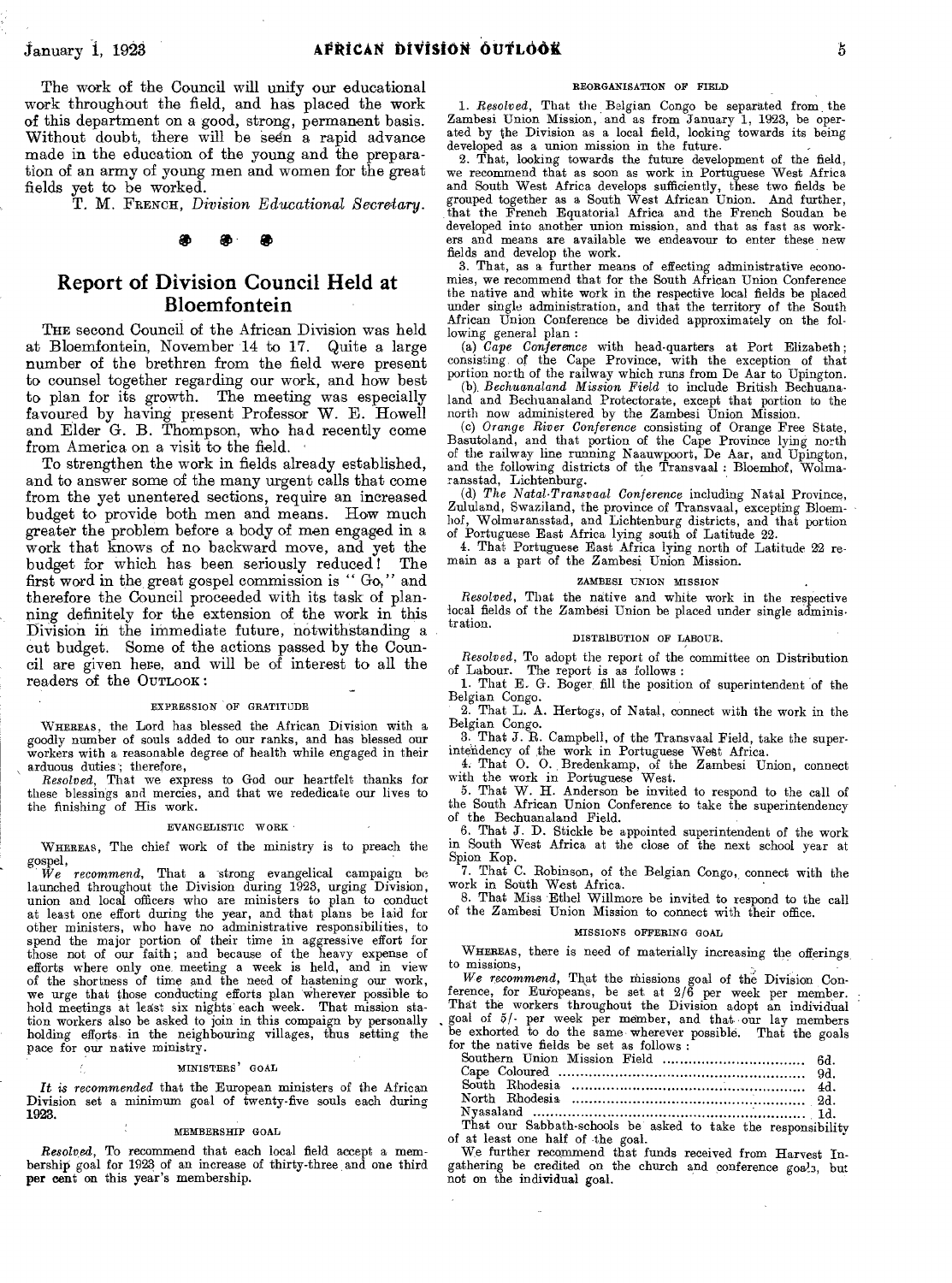#### SELF-DENIAL WEEK

Resolved, That as a further means of help to meet the present financial situation of the mission treasury, that we invite all the workers in the African Division to observe a self-denial week, December 3 to 9, 1922, donating all their income for that<br>week to missions, and that we appeal to all our people in the field to join our workers in this plan.

#### HARVEST INGATHERING GOAL

Recommended, That we set our Harvest Ingathering Goal at £3,000 for the Division.

Recommended, That the Harvest Ingathering Campaign continue for a period of eight weeks, and that the time be set for May and June.

In the event of any field finding it necessary to suit local conditions to change the time, that they be privileged to do 'so, with the understanding that the campaign shall close for the whole field not later than Ocober 31.

#### HARVEST INGATHERING CAMPAIGN

WHEREAS, The Foreign Mission Board is confronted with a most serious perplexity in financing our work already under way<br>in foreign fields, and not to mention the many increasing demands for workers and funds to enter opening providences in all parts of the world field; therefore,

We recommend, 1. That every conference and mission field<br>committee in the African Division give earnest study to plans for the coming Ingathering Campaign, with a determination to reach their full goal.

2. That every conference and mission field worker be assigned an active part in the Ingathering Campaign, devoting full time<br>to this work, as far as consistent with other working plans.<br>3. That every conference and mission field be asked to set a

goal for every worker through the Harvest Ingathering plan.<br>4. That each conference and mission field be districted for the

campaign, a conference or mission field worker to be in charge of each district, and responsible for raising the goal of each church in that district.

5. That during the six weeks campaign, each conference and mission field report weekly, by telegram if necessary, to the Union office, and the Union likewise to the General Conference Home Missionary Department of the African Division.

#### ORGANISATION HARVEST INGATHERING CAMPAIGN

1. Union Campaign Committee. The Home Missionary Departments of the Unions throughout their territory shall have general charge of the campaign, and shall co-operate with the local cam-<br>paign committee of the "Ingathering Missions" through some representative appointed by the Union Committee to work in the general interests of the campaign.<br>2. Local Campaign Committee. The conference president or

local field superintendent, the missionary secretary, the conference or local field secretary, the Sabbath-school secretary, the MissionaryVolunteer secretary, shall be a committee to arrange all the details of the campaign between the conference office and the field. This committee, in counsel with the local church committee, next herein-after named, to fix the goal to be worked in the several churches and to see that all supplies are promptly in the hands of the local church committee. The elder, the missionary secre-<br>3. Local Church Committee. The elder, the missionary secre-

tary, the treasurer, the Sabbath-school superintendent and the Missionary Volunteer leader in each church to be a committee to conduct the plans of the campaign in the local church; this committee in counsel with the local campaign committee above named minute in course, when the cost can be a signified to the members, see that report cards are faithfully filled out and forwarded to the conference missionary secretary each week.

WHEREAS, The urgent needs of our Foreign Mission Board demand that strong plans be laid throughout the field for success-سات<br>منابعهما ful campaigns, بالانتهاج للو

We recommend. That early and earnest consideration be given by local conferences to the appointing of capable Home Missionary secretaries who shall give a sufficient amount of time to properly care for the interests of the work of this department.

#### ${\bf CASH\quad \bf POLICY}$

WHEREAS, It is found that in many sections of the field the cash policy is not being adhered to as adopted by the Council in Johannesburg in January of 1921,

Resolved, That the cash policy be reaffirmed, and that every very important working plan. hen.  $\gamma_{\rm eff}$  and  $\gamma_{\rm eff}$ 

#### SABBATH SCHOOL DEPARTMENT

Resolved, That a series of Sabbath-school lessons be arranged section of the native peoples covering a five year cycle, the first two<br>years, or 1923-24, to be on Old Testament history, the hext<br>twenty-one months on the life of Christ, the following nine months on the book of Acts, and the last six months of the period to be topical studies.

Resolved, That a Sabbath School Rally be conducted in Sabbath schools of this Division September 22, 1923, using the programme to be published in the Sabbath School Worker, but adapted for use in our missions.

#### UNION SESSIONS

Resolved, To recommend that the Union Conference and Union Mission Field sessions be held every two years beginning with the early part of 1924.

#### ZAMBESI UNION MISSION OFFICERS

Resolved, That E. M. Howard be appointed superintendent, and L. E. Biggs secretary-treasurer of the Zambesi Union Mission.

#### EDUCATIONAL DEPARTMENT

Resolved, That T. M. French be appointed to the position of Chairman of the Educational Board. The Educational Board of the Division was then appointed as follows: T. M. French, F. E. Thompson, W. C. Flaiz, E. D. Dick, H. G. Patchett, U. Bender and Mrs. Stickle.

#### PUBLISHING DEPARTMENT

Resolved, That the next Publishing Department Big, Week be from April 8-14; 1923,  $\omega\omega\to$ Albert 19

#### HOME MISSIONARY DEPARTMENT

Resolved, That the date for the next Big Week for the Home Missionary Department be November 4-10, 1923.<br>Inasmuch as "the work of God can never be finished until the

men and women comprising our church membership rally to the work and unite their efforts with those of ministers and church officers,

Resolved, That plans be laid for a number of Home Missionary conventions to be held in the churches throughout the Division during 1923. Ta de live E

# CHURCH SCHOOL FINANCE

We recommend, That all church school teachers be employed by the local conference committee, upon request of the local church and in counsel with the Union Education Department, and be paid from the local conference treasury and recognised

as regular conference labourers. That from 25% to 50% of the salary be paid by the Union from the Educational Fund, and the remainder be drawn from the local church.

That it be our policy to employ all teachers of more than<br>one year's successful experience in church school work for the calendar year, endeavouring to utilise their talents during the holidays in regular conference work.

That the church schools carry only six standards above sub-<br>standard work. That church schools boards obtain permission of and comply with plans and requirements of the Department, as to course and equipment upon adding advanced standards.

#### SOUTH AFRICAN UNION CONFERENCE TRAINING SCHOOL

Recommended, That Bethel Mission be the South African Union Conference training school for natives.

#### POLICY FOR OUT-SCHOOLS

Resolved, That in countries where our message is established, it be our policy in conducting outselool work to make it belfwhere we wish was supporting to the year of

1. By requiring patrons to build and equip school houses.<br>2. To taise on the budget plan from patrons and friends a

fund sufficient to cover the teacher's salary and expense. 3. That all funds thus raised be turned over to the mission

treasurer and all payments in turn be made by him.

d. The establishing our work in new and the mediate of the out-school as an entering wedge to many places, and that it may not be possible in all such places to at once place these on the above basis, but that it be our ai as possible.

5. That it be our aim to bring all out-schools already estab-"lished on to the show basis within a period of two years.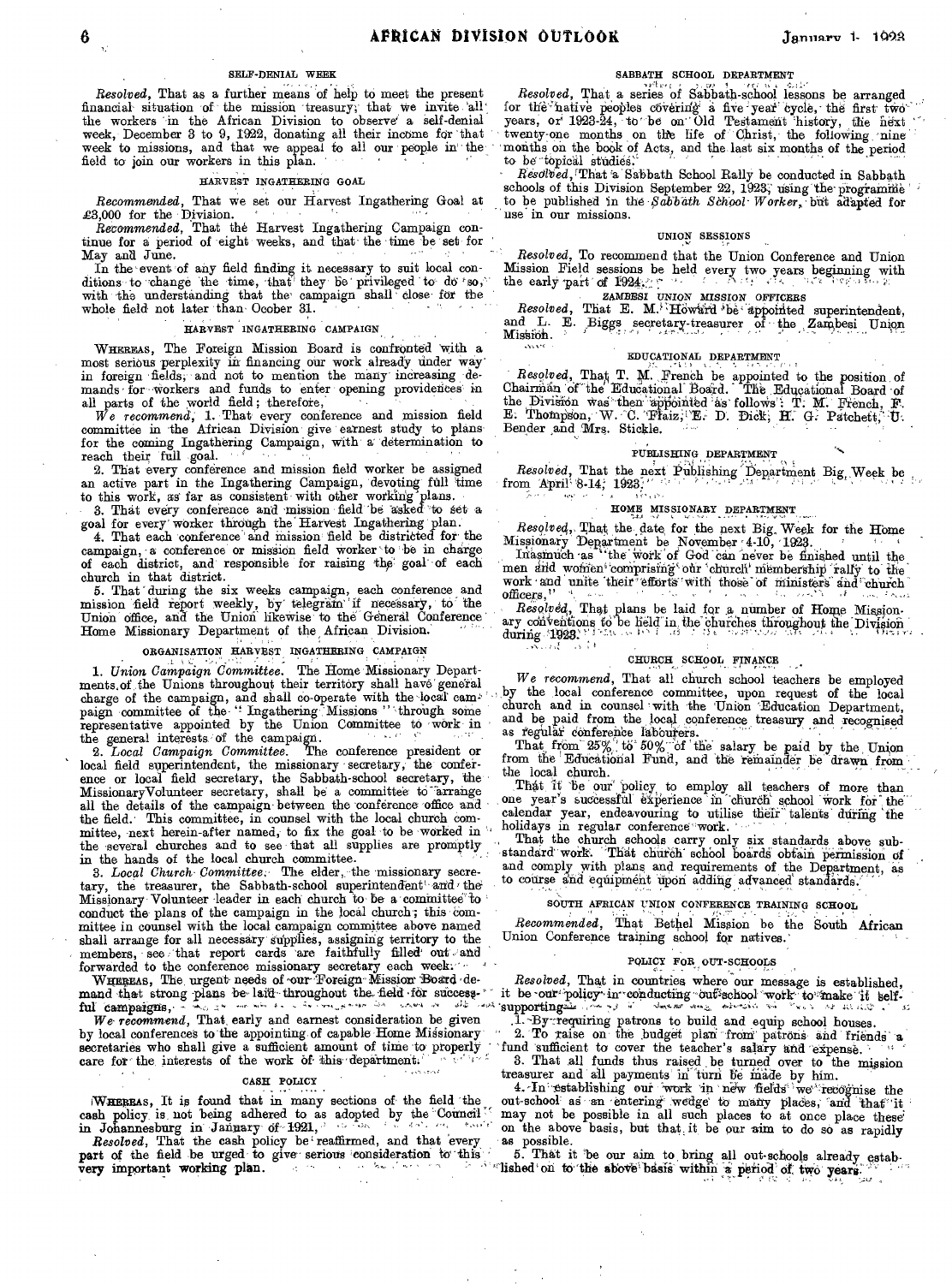## FINANCIAL POLICY MISSION BOARDING SCHOOLS

*Resolved*, That for 1923 our mission boarding schools be oper-

ated on the following basis: (a) That all personal supplies outside of board, room and instruction be furnished by students as specified by the management.

(b) That three hours labour per day and £4 per year be required to cover board, room and tuition charges. In the event of a student being unable to meet the cash charge he be required to work an extra three hours per day.

(c) That for 1924 a £2 cash payment or its equivalent on the above plan, be required, with a reduction of hours of labour, to

three per day the first half year, and six hours the latter half. (d) That for 1925 and succeeding years the entire cash Charge' or its equivalent, plus three hours labour per day, be required.

(e) All cash tuition charges are payable annually in advance.

(f) Any modification of the above plan to meet local conditions be with the approval of the Union and Division Committees.

#### FIRESIDE CORRESPONDENCE SCHOOL

*Voted,* That we organise a branch of the Fireside Correspond-

ence School in Africa.<br> *Voted*, That the Division Educational Secretary and the<br>
Educational Board for the African Division work out a plan to'<br>
organise a branch of the Fireside Correspondence School, and

report same to the Division Committee. *Voted,* That the Division Educational Secretary, Professor T. M. French, be asked to take charge of the Correspondence School.

#### MINISTERIAL COURSE

It was stated that some of the Divisions of the General Conference' are promoting 'the Ministerial Reading Course, and it  $\nabla$ as'

*Recommended,* That the African Division not only approve of the ministers faking the Ministerial' Reading Course, 'but that

they take special effort to promote it here.<br>Voted, That the African Division promote the Ministerial<br>Reading Course, naking such substitutions as in the mind of<br>the committee would make the course more adaptable to this राजेव

#### DEVELOPMENT SPION KOP COLLEGE

• *Resolved,* That. after careful consideration to the question of the future<sup>1</sup> development of our European educational work in South Africa; it is the sense of this Council that plans should be laid to build up and develop the Spion Kop College as rapidly as possible, in order to make it a strong training centre for workers`'for' 'the 'African Division field, and that we . appeal to all our people' to rally to the school' by sending their sons and daughters there for training and by giving of their means to assist in building up the school to the point of efficiency.

#### COURSES OFFERED AT SPION HOP COLLEGE

(a) Primary Course—Six standards above substandards.<br>
(b) The Secondary Course—Four standards above Standard 6.<br>
(c) The Ministerial Course—Two years above Standard 10.

(e) The Commercial Course—Two years above Standard 10.

(f) The Normal Course-Two years above Standard 10.

#### CURRICULUM SPION HOP COLLEGE

*Re-solved,* That we adopt the Spiral System for ,the Primary and Secondary Courses.

That we adopt a system of credit based on thirty-eight weeks of actual teaching.

That we adopt the following in harmony with our General Conference plan :

One year of sub-standard work.<br>Six years of primary work.<br>Four years of secondary work.<br>Two years of junior college work.

#### MISSIONARY VOLUNTEER DEPARTMENT

WHEREAS, Experience has shown that unless actively enlisted in the work of the church a large proportion of our young people drift' away from the truth, 'and

WHEREAS, Efforts in their behalf yield sure and abundant re $turns, 'and'$  -  $\cdots$   $\cdots$ 

WHEREAS, If rightly directed and educated they constitute our most valuable asset to the finishing of the work; therefore,<br>Resolved, that an earnest effort be put forth in behalf of our<br>most with the put in the put in the

young people in accordance with the following general plan :<br>1. That every worker in visiting the churches and the homes of our people present to parents and children the definite call-of God for the dedication of every Adventist boy and girl to a place in the work, and the responsibility of parents and children in view of this call to training and service, and above all the menace of worldly education.

2. That an information .card be prepared and supplied to every worker, upon which may be supplied -to the Union office the name, address, age, standard in school, and such other information as will give the, young people's workers a basis for gent "personal, work. 3. That a definite effort be made by our young people's work-

ers to follow up these young people by personal correspondence, keeping alive their interest in the work, and helping them in

planning their future.<br>4. That through this correspondence the young people be<br>encouraged to read good books, to read and study the Bible, to<br>engage in and report missionary work as outlined by our Mission ary Volunteer organisation, and above all to work and plan to attend selfool. attend school. The made by all workers to keep before,

all our people the fact that our training schools are the gate-

way to a place in the work.<br>
6. That a day be appointed for the presentation in all our churches and to the isolated members, of the needs of our young people; and to the botated members, or the needs of our young<br>people; and the plans of our Missionary Volunteer organisation<sup>136</sup><br>to meet these needs.

#### MISSIONARY VOLUNTEER DAY

*Resolved,* That March 10, 1923, be set apart as Missionary Volunteer Day. '

'RELATION TOWARDS OTHER MISSIONARY SOCIETIES *Resolved,* That we reaffirm the, principles adopted by the Division in March 2, 1922, and that all our workers be asked by a direct to the published to adhere to the published in "Statement of our Relations to other' Missionary Sobieties."

*Resolved, That this leaflet be circulated amongst government* officials and missions' operating in this field.

#### CHURCH LOCATIONS AND PLANS OF BUILDING

*Resolved,* to recommend that before any church or minister attempts to erect a church building, that counsel first be had from the local conference committee, who in turn will submit their plan to the Umon Conference Committee before definitely deciding on any plan ; and that in a buildings, that careful study be given to providing suitable rooms' for church schools.

Further recommended, That before a lot is purchased that the Further recommended, That before a lot is purchased that the Union Conference president or his representative be<sup>\*</sup> given the opportunity of first seeing the lot and advising thereon.

# EVANGELISTIC EFFORT AT SALISBURY

*Resolved,* to ask Elder T. M. French to lead out in a city effort at Salisbury in harmony with the request of the Zambesi' Union ;\*Mission. ,:•

#### SANITARIUM

The South African Union Conference Committee, in session at Bloemffontend" on the 16th inst., passed an "action" asking "the Division' to take over the Cape Sanitarian. It was  $\sim$  take

Voted, to grant the request for the Division to take over the institution immediately. The following Board of Managers was appointed : W. H. Branson, Dr. J. Reith, B. E. Beddoe, C. W. Bozarth, J. G. Slate, T. M. French, W.

EXPRESSION OF APPPRECIATION TO GENERAL CONFERENCE  $\frac{1}{2}$  and  $\frac{1}{2}$  representatives  $\frac{1}{2}$  and  $\frac{1}{2}$  and  $\frac{1}{2}$ 

*Resolved*, That we express to Professor W. E. Howell and Elder G. B. Thompson our sincere appreciation of the very valuable help that they have given to this field during the time of their visit. As these brethren have travelled through the mission field, leading out in the hative camp-meetings and institutes, as they have met with the Division in council and have shown such a kind and sympathetic interest in all departments of our work; it has been an inspiration to all of us to renew our conwork, it has been an inspiration to all of us to renew our con-<br>secration and strengthen our efforts to greatly advance the work secration and strengthen our efforts to greatly advance<br>in the African field.

And further, that we express to the General Conference Committee our appreciation of the interest they have shown inthe work in Africa by sending these two leading brethren to visit the working  $\text{field}$ .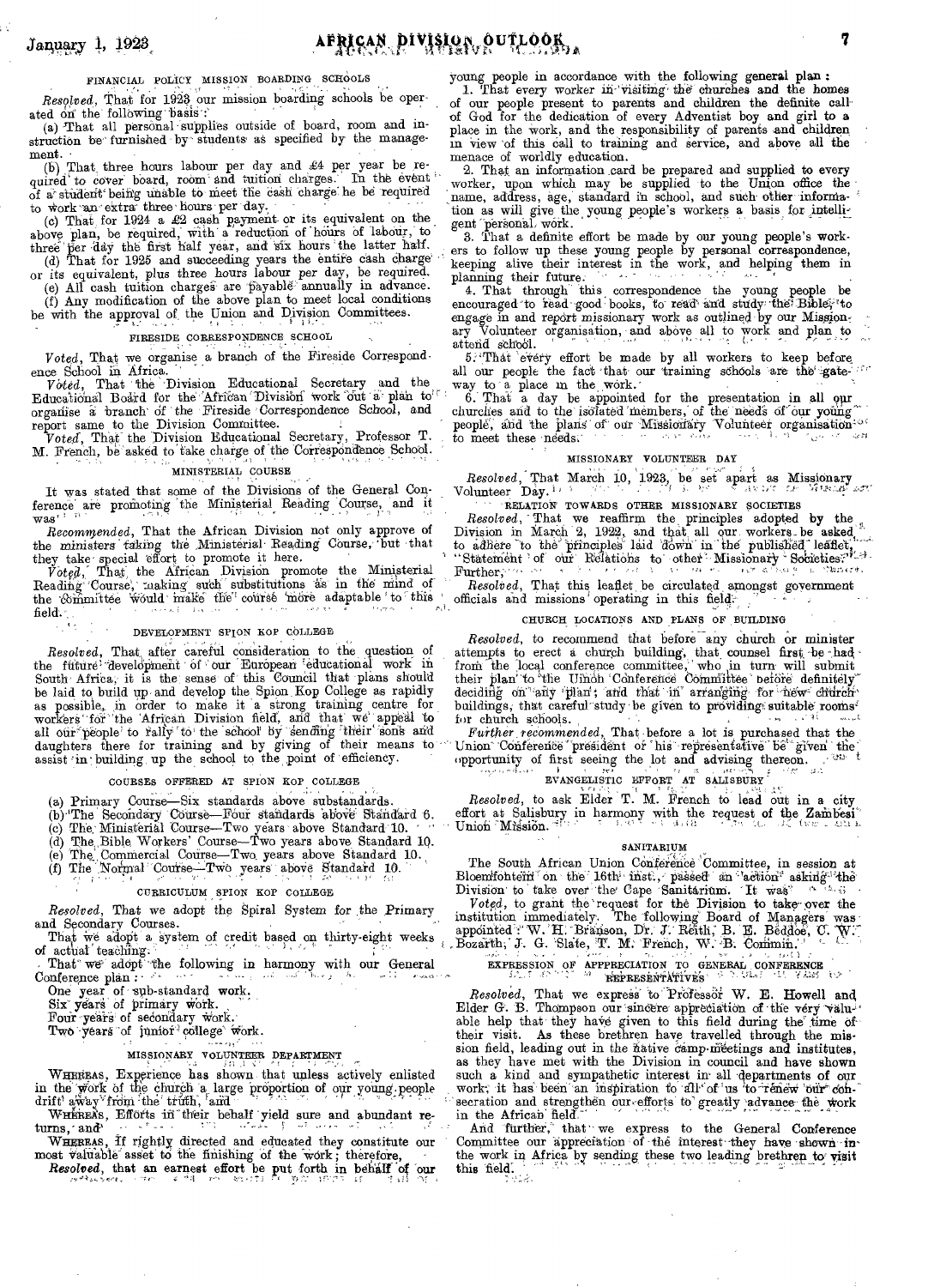#### DIVISION COMMITTEE

*Resolved*, That Brother E. D. Dick, as representative of the Spion Kop College, and Brother J. G. Slate, representing the Sentinel Publishing Company, be appointed as members to the Division Committee.  $\breve{W}$ . B. COMMIN, *Secretary*.

## **SO. AFRICAN UNION CONFERENCE**

B. E. BEDDOE, *President,* A. FLOYD TARR, *Secy.-Treas.*  OFFICE ADDRESS : *Rosmead Avenue, Kenilworth, C. P.* 

## **The Workers' Institute**

THE European workers of the Union Conference gathered at Bloemfontein, November 17-23, for the Institute. A very profitable week was spent together in studying questions of personal Christian experience and methods of winning souls to Christ.

Elder G. B. Thompson's studies on "How to Have Victory Over Sin in the Worker's Life " were very helpful, and from the testimonies borne at the morning devotional hour, one would judge that many entered into a new Christian experience. And how important it is that those who preach and teach the gospel know its saving power in their own lives !

Very profitable studies on " The Work of the Holy Spirit" were conducted by Elder Branson. He drew lessons from the experiences of the apostles as converts flocked to the early Christian church, and made earnest appeals to our workers to seek for the enduement of the Holy Spirit for the finishing of the work in this great African field.

The writer devoted several hours to the discussion of " Methods of Soul-Winning." He called for the most earnest and thorough preparation for presenting the vital truths which we bear to a perishing people. Emphasis was placed on getting .into close touch with the people, and working with them from their viewpoint. The value of very definite personal work for souls in connection with public efforts was also discussed.

It was with regret that the illness of Professor Howell prevented his taking an active part in the studies.

The keynote of the Institute was the speedy finishing of God's great work in this field. The need of the work is for a deeper consecration to God and His service, complete victory in the Christian life, a great outpouring of the Holy Spirit for the winning of souls, and a supreme, earnest, intelligent effort for the salvation of souls. As the workers left the Institute and returned to their fields, it was with the determination of making the next year the most fruitful in soul-winning of any in their experience. The earnest prayers of all of God's people are solicited in behalf of the men and women he has chosen as messengers of this great truth. T. M. FRENCH.

> 8 80

# **Jottings from Professor Howell's Opening Address at the Workers' Institute**.

**"** I CANNOT help feeling that we are upon the eve of a great advance movement here in Africa."

God has gone out before us, and is doing the work ahead of us; yet He wants us to be the harvesters.'

" When I consider what the white man has done to open up the way before us with the railroad lines 'they have built, and with the various facilities to aid the worker, and all that has been done to pioneer the way into that great central field, it seems to me the direct leading of the providence of God; and then when I look over beyond the limit we have reached and think of the same thing going on up there in the great Ethiopian section of the north, there is a wonderful experience in the thought that God is mapping out the way before us."

# 0 0 0

## **Bloemfontein Camp-meeting**

THE Cape, Natal-Transvaal, and Orange Free State Conferences held their annual camp-meeting jointly at Bloemfontein, November 24 to December 3. By holding this joint camp-meeting thus early, we were favoured with the ministerial services of Pastor G. B. Thompson and Professor W. E. Howell, representatives of the General Conference. The labours of these faithful leaders were much appreciated by those in attend-<br>ance. We were also favoured with the labours of We were also favoured with the labours of Pastors W. H. Branson, T. M. French, and Brethren G. S. Joseph and W. B. Commin, and Mrs. A. P. Tarr, all of the Division organisation.

On account of the uncertain weather at this season of the year, this was a camp-meeting without tents. Meetings were held in the Town "Hall. The various parts of the field were well represented by our people present. Several were present from such cities as Cape Town, Johannesburg, Durban, Port- Elizabeth, and Bloemfontein. Believers came in in ones and twos and small groups from many parts of these conferences. Though there are just a few of us in our local church and in many cases one or two of us are the only Sabbath keepers in our town," yet we were a few hundred strong when we got together at Bloemfontein.

From the first meeting through to the very last the Lord blessed us in the meetings. Many will long remember this gathering of God's children. Our faith in the soon coming of the King was increased. Hearts were warmed and revived by the love of God. Revival, consecration and devotion were characteristic of the gathering. The young people enjoyed their meetings under the leadership of Pastor French. Children's meetings were conducted by Sister Baker of Emmanual Mission.

On the last Sabbath morning there was a wonderful meeting. It was a real consecration service. With the consecration of heart and life there came also the consecration of earthly treasure. On the altar was placed money, property, cattle, jewelry—all sorts of things that men count as treasure. Gifts, large and small, all representing a sacrifice to the givers, were devoted to the work that we have come to love more than the treasures of this world. When the value of all these gifts are in the Lord's treasury it will increase by possibly £6,000 or more the mission money that is hastening the messengers on to the ends of the earth. God is surely blessing His people in South God is surely blessing His people in South Africa and He will just as surely honour their devotion to His cause.

Another outstanding feature of the camp-meeting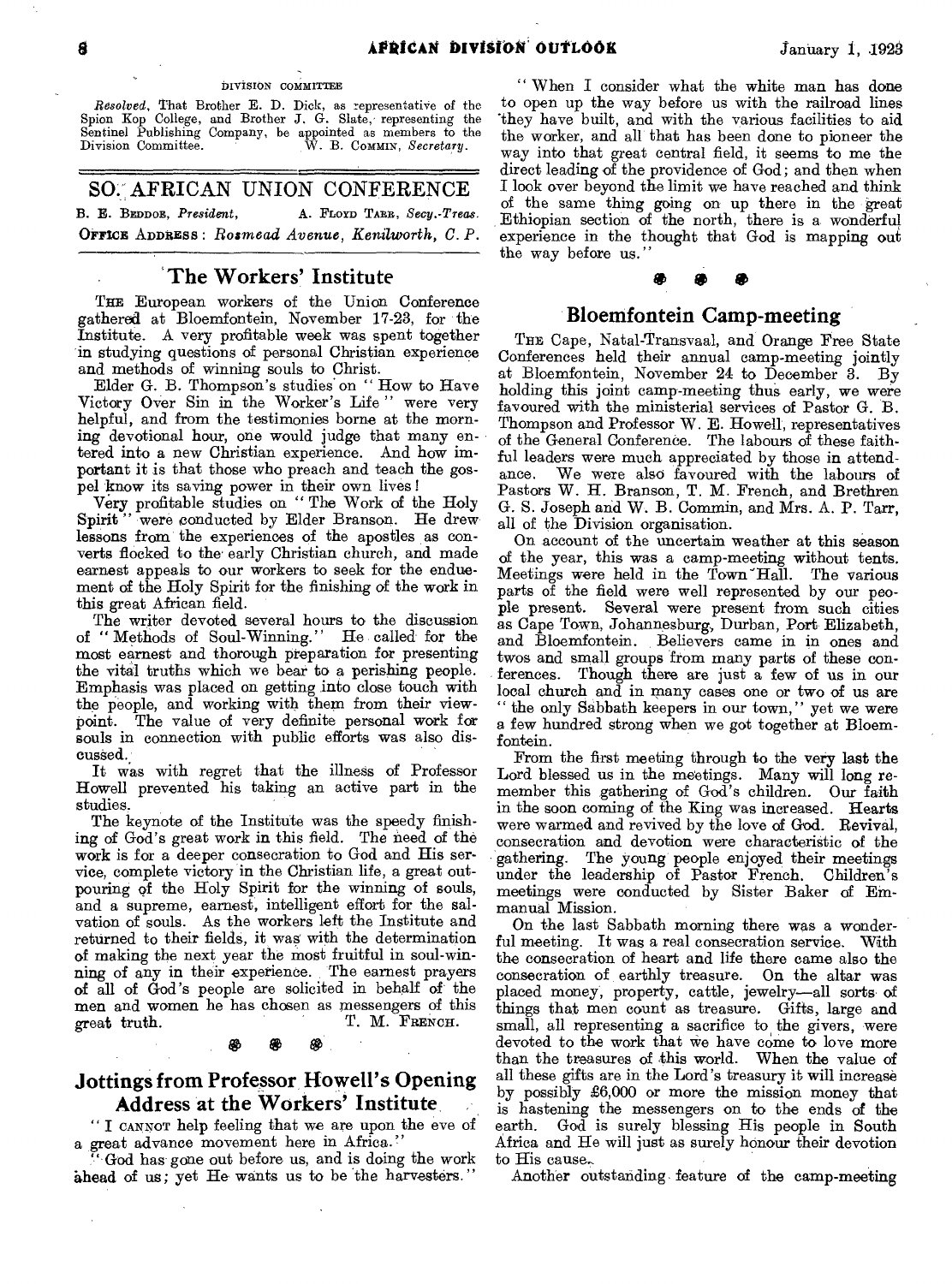was the manifest awakening of our interest in the Christian education of our children and young people. One would rather expect this as Professor Howell is the Educational Secretary of the General Conference; then, too, we had with us Professor E. D. Dick and Pastor T. M. French, the former the new principal of Spion Kop College, the latter, the General Educational Secretary for Africa. Several new church schools are to be opened this year to give our children a Christian education under God-fearing teachers. Scores of our older young people are turning toward Spion Kop College.

We wish all our people could have been at this camp-meeting. We know that circumstances do not permit us always to attend these gatherings. Many were the prayers ascending to heaven from hearts all over this great country. God answered prayer -and sent His blessings to His children. May its influence be felt everywhere.

Now for another year's work—another year for laymen and ministers to unite in hurrying the message on. May God help us to be more faithful in His work this year than any year we have known.

B. E. BEDDOE.

#### **Conference Sessions**

EACH of the three local conferences in South Africa held their annual sessions at Bloemfontein at the time of the camp-meeting. More detailed reports will probably be made by the conference officers, so only mention in brief will be attempted at this time.

In the session of each conference, officers were elected for 1923. The Cape delegates re-elected Pastor G. R. E. McNày, president, and Brother F. Macdonald, secretary-treasurer, some change being made in the personnel of the executive committee.

Pastor J. N. de Beer was re-elected to the presidency of the Orange River Conference, and Brother D. Webster, secretary-treasurer. The committee was changed slightly.

For some time plans have been in formation for a<br>nion Conference Dutch evangelistic company. At Union Conference Dutch evangelistic company. Bloemfontein, Pastor J. J. Birkenstock accepted the urgent invitation of the Union Conference to be our Brother Birkenstock has been the president of the Natal-Transvaal Conference the past two years, labouring untiringly in the interests of his field.

The Natal-Transvaal delegates elected Pastor W. S. Hyatt as their president to fill the position made vacant by the release of Pastor J. J. Birkenstock. Brother A. A. Pitt was re-elected secretary-treasurer, and committee members will be announced later.

Pastor W. H. Anderson was appointed superintendent of the Bechuanaland Mission Field instead of Pastor Hyatt who has been called to the Natal-Trans-<br>vaal Conference. B. E. BEDDOE. vaal Conference.

# **Reorganisation in South Africa**

" NECESSITY is the mother of invention." In the same way a shortage of funds forces us to work out economies we would perhaps not even see in times of prosperity. This is what has happened in South

Africa. A year of financial depression has cut our world supply of mission funds by hundreds of thousands. In every mission field in the world most rigid economies have been made necessary. In this, Africa is no exception.

In order to reduce administrative expenses, but to still maintain' efficiency, the General Conference Committee advised a territorial reorganisation in South Africa. The request is that we organise our conference and mission field work to conform to our general plan in operation throughout the field, i.e. all our field work in the same field to be supervised by one administration. For example, heretofore we have had the Cape Conference and the Kafirland Mission Field operating white and native work respectively in practically the same territory. The new plan places both lines of work under the Cape Conference. The plan decreases the number of administrators and increases the number of evangelists.

Representatives of each of the three conferences present at Bloemfontein were called by the conference presidents to consider the recommendation. Without exception these conferences approved of the plan and at once adopted it. Some sections of the Cape and Natal-Transvaal Conferences were set over to the Orange River Conference and the Bechuanaland Mission Field. Even though the plan meant sacrifice in territory and membership to the Natal-Transvaal and Cape Conferences, especially to the, latter, the delegates in a brotherly way heartily adopted the plan.

The territory of the South African Union Conference is now divided thus :

1. Cape Conference. All of Cape Province except the districts of Hopetown, Hay, Herbert, Kimberley, Barkley West, Herschel, and the territory served by the railway line between Aliwal North and New England and British Bechuanaland. The Kafirland Mission Field is now a part of this conference. The delegates voted to move the headquarters from Cape Town to Port Elizabeth. Pastor McNay tells us he is beginning to make preparations for the move at once.

2. Orange River Conference. The Orange Free State, Basutoland, that territory of the Cape Province excepted in the last paragraph, also the districts of Bloemhof and Wolmaransstad of the Transvaal` Province. The Basutoland Mission Field is now included in this conference.

,3. Natal-Transvaal Conference. Natal Province, Transvaal Province except the districts of Bloemhof, Wolmaransstad, Lichtenburg and Marico, and Swaziland. Both the Zulu and Transvaal Mission Fields are now a part of the Natal-Transvaal Conference.

4. Bechuanaland Mission Field. The two Bechuanalands and the districts of Lichtenburg and Marico of the Transvaal.

It will be seen that now four administrations will carry. forward the work formerly divided into eight B. E. BEDDOE.



"IT is through the gift of Christ that we receive every blessing. Through that gift there comes to us day by day the unfailing flow of Jehovah's goodness." *—` `Ministry of fleoling," p. 424.*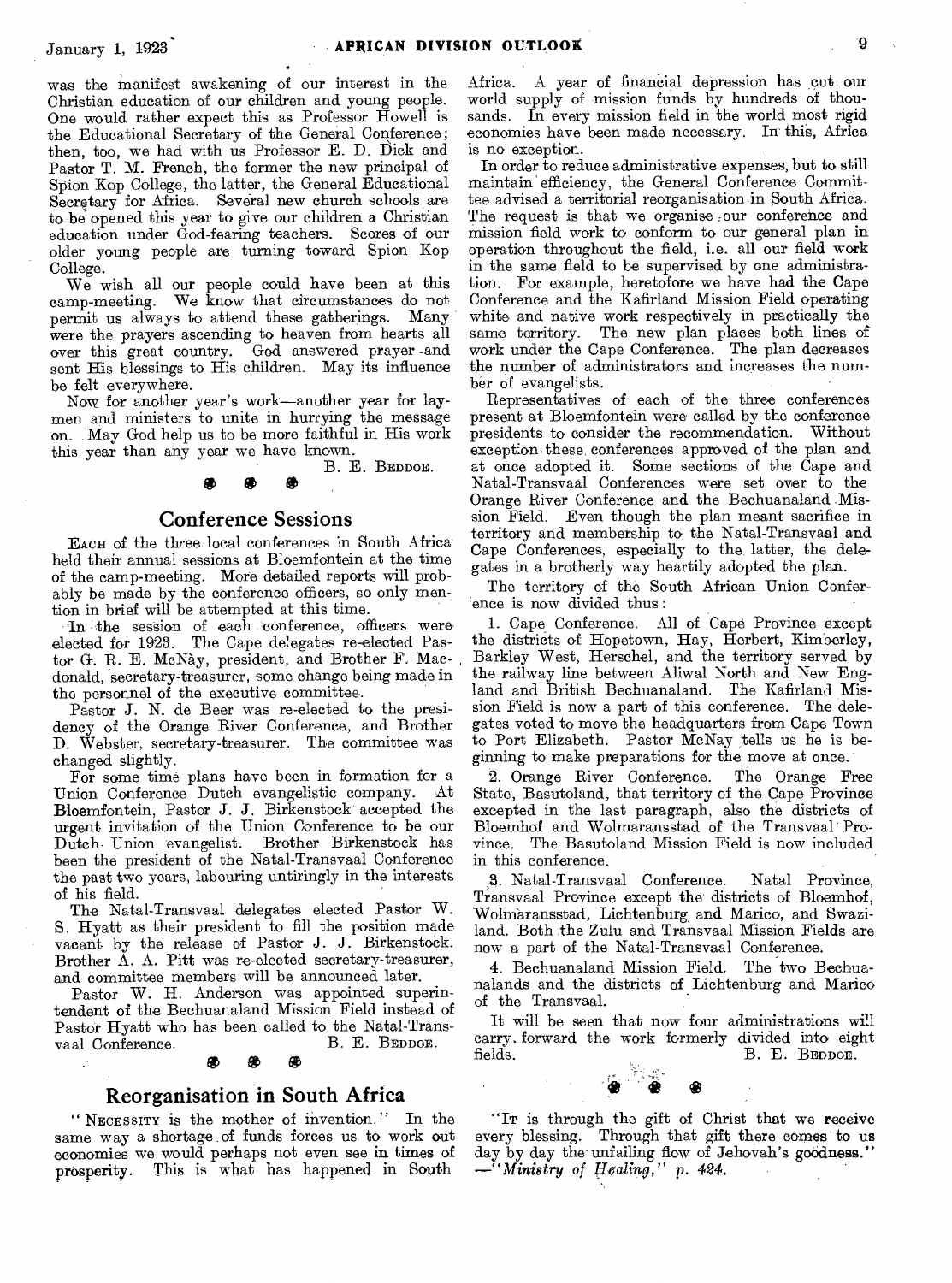# **ZAMBESI UNION MISSION**

E. M. HOWARD, Supt. LLOYD E. BIGGS, Secy-Treas P.O. Bos 573, Bulawayo, Rhodesia وللأنا الموجعات والأنا

# Plans' for Aggressive Work in the Zambesi Union

"A's we draw near to the close of the year and look "back over the past year's work, we feel to praise the Lord for His blessings and for His prospering hand<br>which has been over us. From every part of our ""union there comes the word of good cheer, and our workers look foward with confidence to the accomplishment of greater things the coming year. Even though it looks as though our funds will be scarce, yet we are not discouraged, and do not mean to simply hold on " to the work we already have. Our committees are facing the situation with a confidence in this message "that will bring success.

The effort which Elder MacNeil conducted in Bulawayo has meant much to our work in this town. Quite way has meant much to our work in this town. Quite<br>a number are deeply interested and have taken their<br>stand for the truth. It is an inspiring sight to see<br>the company gathered together from Sabbath to Sab-<br>bath in the Tab Neil and look forward to the privilege of conducting<br>another series of meetings in our new church, which we hope will be ready for occupation in a few weeks. Among other plans for aggressive work during 1923 may be mentioned the opening up of work in Portuguese East Africa. At the present time we have no workers in the whole of that country, and we expect to place at least two European workers in that field this coming year. With a native population of nearly  $3,000,000$  surely it is time we did something for these people who today are sitting in heathen darkness. We also hope to build up the work on our new mission stations in North East Rhodesia and the Caprivi Strip. The European work is not to be forgotten. The local fields are calling for evangelistic efforts to be held during 1923 at Livingstone, Gwelo and Salisbury. We find that the Europeans of Rhodesia are calling for this message, and we look forward to seeing a large

mus message, and we not notward to seeing a large<br>musher take their stand this year.<br>The plans laid at the Division and Educational<br>much to us in the future policy of our work will mean<br>much to us in this country. We are e the coming year. This will mean a large saving to the coming year. This will mean a large saving to

We are very happy to be able to give of our working force to assist in opening up work in the countries as yet unentered, which come under the direct supervision of the Division. The North Rhodesia Field Committee very willingly agreed to release Brother Bredenkamp to take up work in Portuguese West Africa, and we also plan to release some of our best native workers to go into these fields. It is therefore with great courage and confidence that we face the year 1923.

We are happy to have Elder and Mrs. Flaiz and family to assist us in the work. Elder Flaiz comes as

our Educational and Missionary Volunteer secretary. We are also very glad to have Brother and Sister Biggs with us. Brother Biggs comes to take the position of<br>secretary-treasurer for our union. Brother Symons<br>will devote all his time to Bible and tract work for the Europeans.

# E. M. HowARD.

# An Ideal Prayer

'Nor more of light we ask, O God, But eyes to see what is. Not sweeter songs, but ears to hear The present melodies. Not more of strength, but how to use Not more of love, but skill to turn A frown to a caress. Not more of joy, but how to feel The kindling presence, near.<br>The kindling presence, near.<br>To give to others all we have<br>Of courage and of cheer.<br>No other gift, dear Lord, we ask, But only sense to see<br>How, best the precious gifts to use We have received from Thee.<br>Give us all fear to dominate, All holy joys to know,<br>To be, the friends we wish to be,<br>To speak the truth we know, To love the pure, to seek the good,<br>To lift with all our might All souls to dwell in harmony In freedom's perfect light.  $-\mathcal{S}elected$  .

# "Others May; 'You Cannot"

Nor long ago I ran across a little tract with the above title. Since I have read it there have been a good many calls for it. I do not know where it is published, as I have lost the original tract, but below is a copy which may interest many.

"If God has called you to be really like Jesus, He will draw you into a life of crucifixion and humility, and put upon you such demands of obedience that you will not be able to follow other people, or measure yourself by other Christians, and in many ways He will seem to let other good people do things which He will, not let you do.

Other Christians and ministers who seem very religious and useful may push themselves, pull wires, and work schemes to carry out their plans, but you cannot do it; and if you attempt it, you will meet with such failure and rebuke from the Lord as to make you sorely penitent.

"Others may boast of themselves, of their work, of their success, of their writings, but the Holy Spirit will not allow you to do any such thing, and if you begin. He will lead you into some deep mortification that will make you despise yourself and all your good works.

"Others may be allowed to succeed in making" money or may have a legacy left them; but it is likely God will keep you poor, because He wants you to have something far better than gold; namely, a helpless dependence on Him, that He may have the privilege of supplying your needs day by day out of an unseen treasury.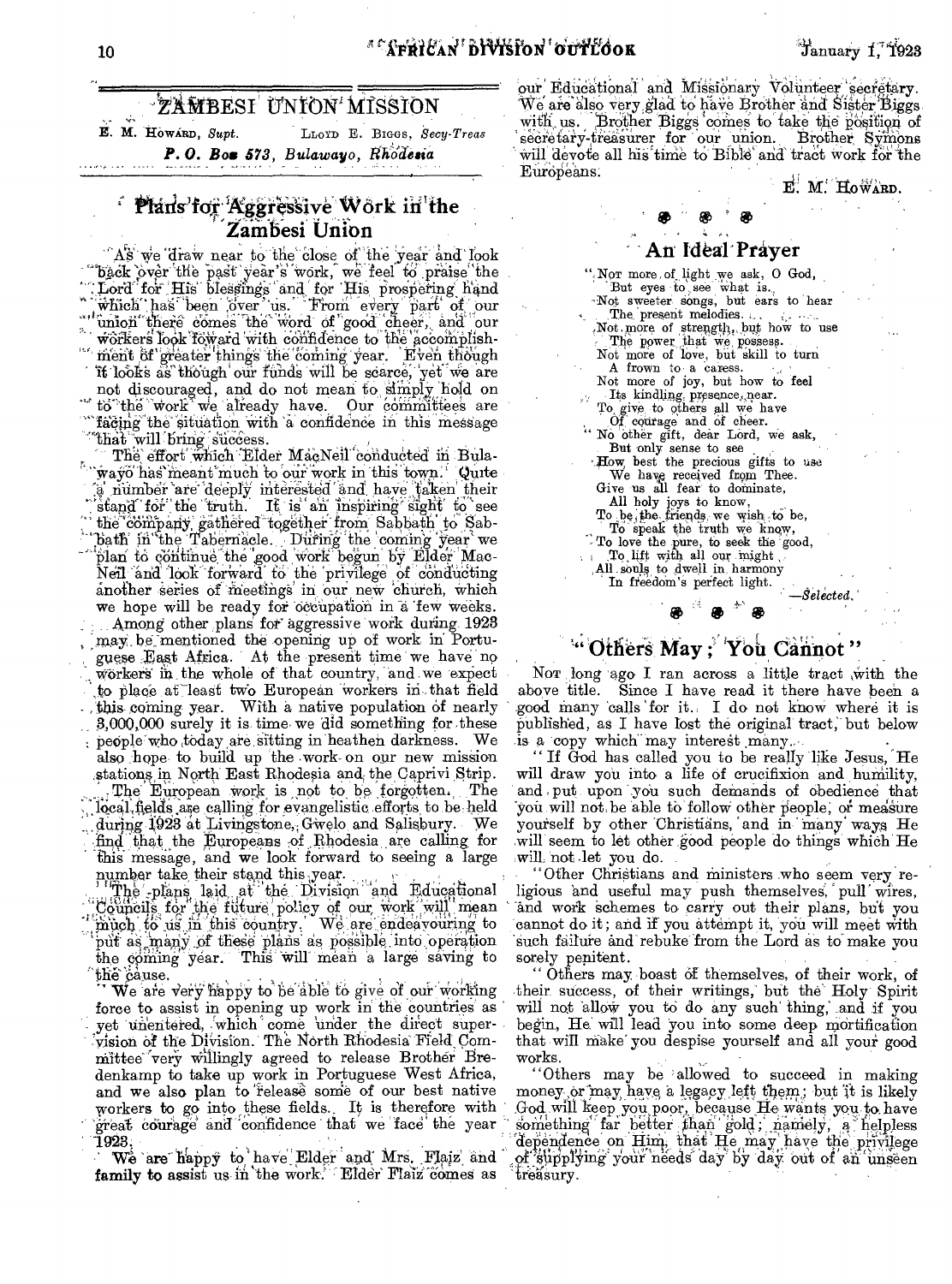"The Lord may let others be honoured and put forward, and keep you hidden in obscurity, because He wants to produce some choice, fragrant fruit for His coming glory, which can only be produced in the shade. He may let others do a work for Him and get the credit for it; but He may make you work and toil on without knowing how much you are doing; and then, too make your work still more precious. He may let others get the credit for the work which you have done, and thus make your reward ten times greater when Jesus comes.

" The Holy Spirit will put a strict watch over you, with a jealous love, and will rebuke you for little words and feelings, or for wasting your time, which other Christians never seem distressed over. So make up your mind that God is an infinite Sovereign, and has a right to do as He pleases with His own. He may not explain to you a thousand things which puzzle your reason in His dealings with you, but if you absolutely sell yourself to be His love slave, He will wrap you up in jealous love, and bestow upon you many blessings which come only to those who are in the inner circle.

" Settle it forever, then, that you are to deal directly with the Holy Spirit, and that He is to have the privilege of tying your tongue, or chaining your hand, or closing your eyes, in ways that He does not seem to use with others. Now when you are so possessed with, the living God that you are, in your secret heart, pleased and delighted over this peculiar personal, private, jealous guardianship and management of the Holy Spirit over your life, you will have found the vestibule of heaven.'

These words contain a great deal of truth for us in these last days. It is only through the sacrifice of Calvary that we will be able to prepare ourselves to stand in the great crises that are to be brought upon this earth. If we can apply the lessons in this little leaflet to our own lives we shall come nearer the ideal<br>the Lord has for us. LYNN. H. Woop. the Lord has for us.

# 0 0

#### **Do You ?**

Do you whisper or talk to the one sitting next to you during Sabbath school or the preaching service?

Do you leave the room during the lesson study or while the minister is speaking?

Do you come late to the Sabbath services?

Do you study your Sabbath school lesson every day?

Do you learn the memory verse for each Sabbath? Do you have family worship in your home every morning and evening?

Do you spend some time in secret prayer every day? Do you invite your friends and relatives who are not members to attend the church services?

Do you do some missionary work each week?

**Do** *YOU?—Echoes from the Ilocano Field, in Asiatic Division Outlook.* 

> ⊛ æ

" CULTIVATE the habit of speaking well **of others. Dwell upon the good qualities of those with whom you associate, and see as little as possible of their errors** and **failings."** 

#### **Sermons,We See**

I'n rather see a sermon than hear one any day, I'd rather one should walk with me than merely tell the way. The eye's a better pupil, and more willing than the ear. Fine counsel is confusing, but example's always clear. And best of all the preachers, are the men who live their creeds; For to see good put in action, is what everybody needs.

I can soon learn to do, if you'll let me see it done, And I can watch your hands in action, but your tongue too fast may run.

And the lectures you deliver, may be very wise and true, But I'd rather get my lessons by observing what you do; For I may misunderstand you, and the high advice you give, But there's no misunderstanding how you act and how you live.

When I see a deed of kindness,  $I$  am eager to be kind, When a weaker brother stumbles, and a strong man stays behind Just to see if he can help him, then the wish grows strong in me To become as big and thoughtful as I know that friend to be; And all travellers can witness, that the best of guides today Is not the one who tells them, but the one who shows the way.

One good man teaches many, men believe what they behold. One deed of kindness noticed is worth forty that are told. Who stands with men of honour learns to hold his honour dear ; For right living speaks a language which to every one is clear. Though an able speaker charms me with his eloquence, I say, I'd rather see a sermon than to hear one any *day.-7-Selected.* 

ക

" THE children of God are called to be representatives of Christ, showing forth the goodness and mercy of the Lord. As Jesus has revealed to us the true character of the Father, so "we are to reveal Christ to a world that does not know His tender, pitying love. . . . In every one of His children, Jesus sends a letter to the world. If you are Christ's follower He sends in you a letter to the family, the village, the street, where you live. Jesus dwelling in you, desires to speak to the hearts of those who are not acquainted with Him. Perhaps' they do not read' the Bible, **or**  do not hear the voice that speaks to them in its pages; they do not see the love of God, through His works. But if you are a true representative of Jesus, it may be that through you they will be led to understand something of His goodness, and be won to love and serve Him."—" *Steps to Christ,*" *page* 119.<br> **8 0** 

" EVERY Christian is a looking glass of God, a facet of the jewel that constitutes the Christian church."

#### **Obituaries**

**IT is** with regret that we have to report the death of Johanna Herculina, the three months' old daughter of Brother and Sister F. Pretorius, of Hlobane. She was born July 12, 1922, and died October 29, after about three weeks' suffering from meningitis. She was laid to rest in the graveyard on Brother C. Birkenstock's farm, Hlobane. The service was conducted by Brother C. Bir-<br>kenstock. The parents wish especially to thank Dr. Haupt and The parents wish especially to thank Dr. Haupt and Nurse Vermaak for their kind attention to her during her *suf*fering.

DURING the 'afternoon of December 6, 1922, Roux Francis Wentzel, aged 55 years, passed away quietly and 'peacefully *at*  his home " Driehoek," P. 0. Frankfort, and was buried Friday; the 8th.

He was a patient sufferer for many long years, and had been very ill for five days, when the end came. We console ourselves very ill for five days, when the end came. We console ourselves with the thought that we shall see him when the Saviour comes. A. B. GIBSON.